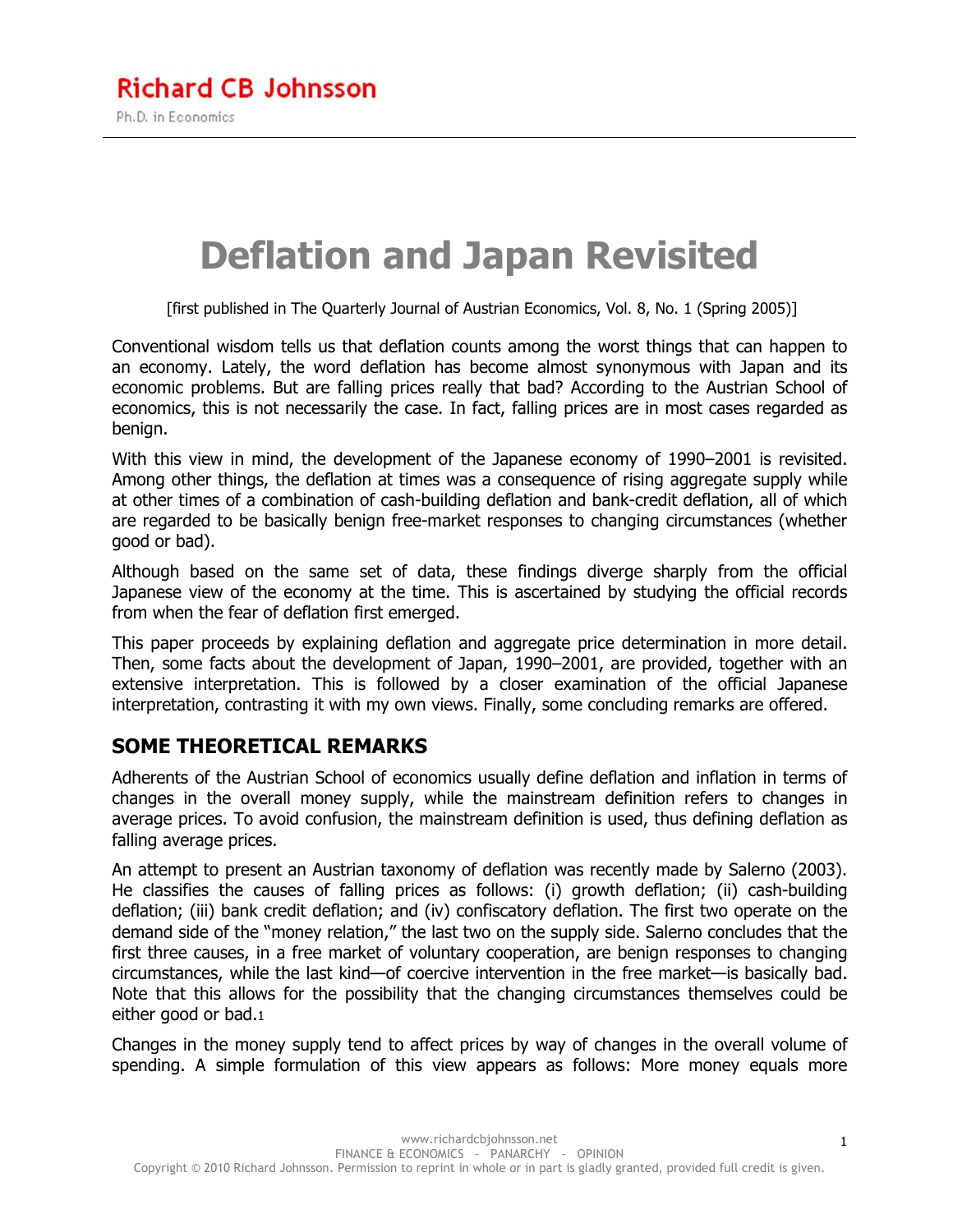spending equals higher prices, or conversely, less money equals less spending equals lower prices. This can be represented by the formula:

$$
P = D / S \tag{1}
$$

where P is the average price level, D the aggregate demand in nominal terms and S the supply of goods and services expressed in physical terms, all during a given period.2 Formula (1) tells us that the prices would fall in connection with (a) a rise in physical production and supply of goods and services or (b) a fall in aggregate demand. The case of (a) would correspond to growth deflation, while (b) would be caused by either cash-building, bank credit contraction, or government-confiscatory deflation.3

Thus, according to the view adopted in this paper, from an economy-wide perspective, we need not fear deflation unless it is forcibly imposed on the free market by government intervention. With this in mind, we revisit the Japanese experience.

#### **ANALYZING THE JAPANESE DEFLATION**

To see how the Japanese economy developed during the 1990–2001 period, we start by focusing on aggregate demand and prices. When it comes to aggregate demand, this paper will rely on the Gross Domestic Revenue (GDR) measure of nominal spending, as outlined by Reisman (1996). This measure differs from the widely used Gross Domestic Product (GDP) measure in that it includes not only (i) gross investment expenditure on fixed assets, but also (ii) gross investment on inventories and work in progress, as well as (iii) the current business expenditure that is charged off in the year it is incurred (as opposed to being amortized over a period of years).4 These three items are together referred to as productive expenditure. By taking the full productive expenditure into account (and not only one component of it, as in GDP), some interesting facts are revealed fully in line with Austrian thought.5

Table 1 shows the changes in GDR as well as the Money Supply (MS—measured as M1), the Consumer Price Index (CPI) and the Producer Price Index (PPI).6

|        |  |  | 1991 1992 1993 1994 1995 1996 1997 1998 1999 2000                                                |  |  | 2001 |
|--------|--|--|--------------------------------------------------------------------------------------------------|--|--|------|
| GDR    |  |  | 5.7% 1.4% -1.0% 0.8% 2.1% 2.8% 2.8% -2.2% -1.9% 1.6% -0.9%                                       |  |  |      |
| MS(M1) |  |  | 8.8% 1.9% 3.4% 4.9% 12.8% 10.0% 8.9% 6.1% 11.8% 4.1% 13.6%                                       |  |  |      |
| $CP1*$ |  |  | $3.3\%$ $1.7\%$ $1.3\%$ $0.6\%$ $-0.1\%$ $0.1\%$ $1.8\%$ $0.6\%$ $-0.3\%$ $-0.7\%$ $-0.7\%$      |  |  |      |
| PPI**  |  |  | $-2.1\%$ $-1.4\%$ $-3.3\%$ $-1.0\%$ $-0.3\%$ $-0.1\%$ $1.6\%$ $-4.4\%$ $-1.5\%$ $1.1\%$ $-0.9\%$ |  |  |      |

|  |  | Table 1 |                                                      |  |
|--|--|---------|------------------------------------------------------|--|
|  |  |         | Changes in GDR, MS, CPI, and PPI, 1991-2001, percent |  |

Sources: Economic and Social Research Institute and my own calculations (GDR), Statistics Bureau, and Statistics Center, Ministry of Public Management, Home Affairs, Posts and Telecommunications, Government of Japan (CPI) and Bank of Japan (MS and PPI).

Notes: "Yearly average, y/y figures "\*End of year y/y figures.

From the GDR data we can single out 1993, 1998, 1999, and 2001 as years when the aggregate demand fell, i.e., these were years of deflationary pressure. The rest of the years should then be years of inflationary pressure.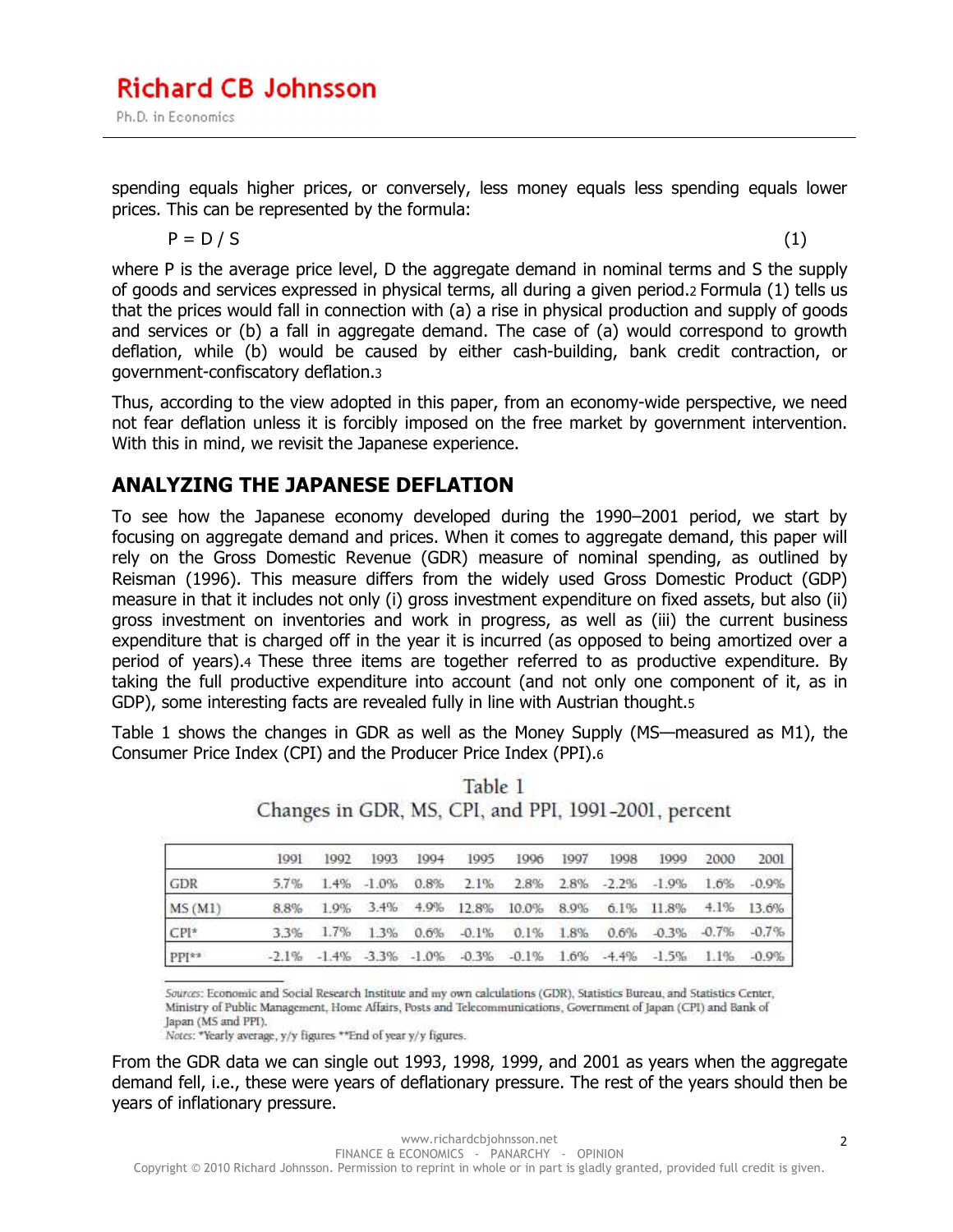From the money supply data, it appears that the Bank of Japan (BoJ) did its very best to make sure that the money supply inflated during the period under consideration. Evidence of this is the aggressively loose monetary policy conducted, including consecutive rate cuts down to record low levels, as shown in Figure 1. This means that the fourth cause of deflation discussed above could be excluded, namely the confiscatory deflation where there is a contraction in the money supply brought about by government intervention. Thus, only the other three benign causes of deflation have to be considered.





Source: Bank of Japan

When considering prices, we see that consumer prices fell in 1995, 1999, 2000, and 2001, and rose in all the other years. Producer prices fell every year during the period except in 1997 and 2000 when they rose. As productive expenditure accounts for roughly three-fourths of the overall GDR expenditure (see Appendix), we can make the rough conclusion that overall prices seem to have fallen in 1991, 1992, 1993, 1994, 1995, 1996, 1998, 1999, and 2001, i.e., all years but 1997 and 2000. On top of that, prices of real estate have fallen every year during the period and the average price of a share at the Nikkei stock market has fallen by over 70 percent. (Interestingly, the trading volume has risen by over 80 percent.)

Thus, the signs shown in Table 2 are implied. From this the following preliminary conclusions are made. (1) Apparently, deflation was caused exclusively by rising aggregate supply in 1991, 1992, 1994, 1995, 1996; i.e., there was growth deflation, since aggregate demand was rising in these years. (2) Deflation in 1993, 1998, 1999, 2001 may have been caused by any of the three causes under consideration, i.e., growth, cash-building or bank credit deflation.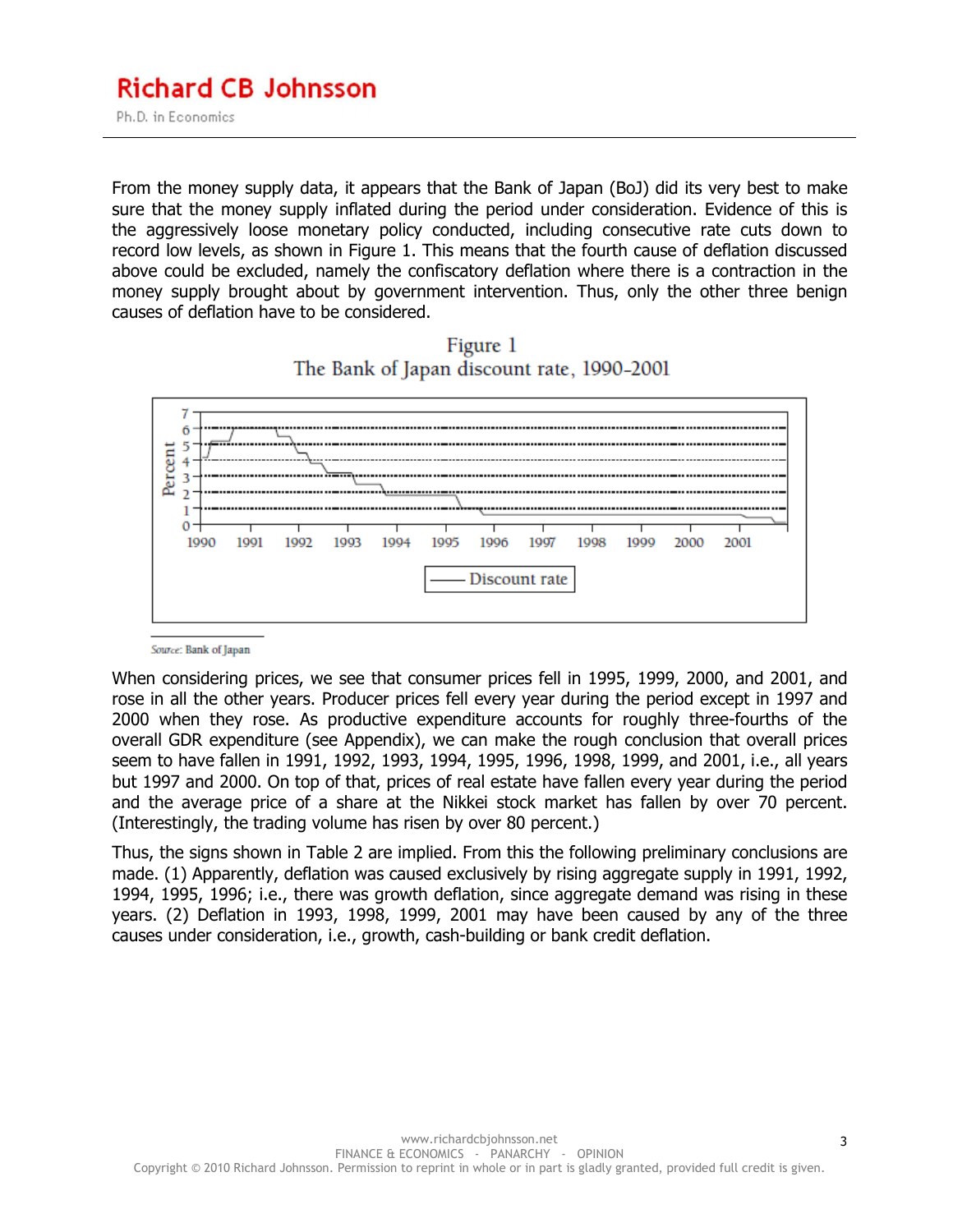| Table 2                                     |
|---------------------------------------------|
| Sign of Changes in Money Supply, Prices and |
| Aggregate Demand, 1991-2001                 |

|                  | 1991 | 1992 | 1993                     | 1994 | 1995 1996 | 1997 | 1998 | 1999                     | 2000 | 2001 |
|------------------|------|------|--------------------------|------|-----------|------|------|--------------------------|------|------|
| Money Supply     |      |      |                          |      |           |      |      |                          |      |      |
| Aggregate Demand |      |      | $\overline{\phantom{a}}$ |      |           |      |      | -                        |      |      |
| Prices           |      | -    |                          |      |           |      |      | $\overline{\phantom{a}}$ |      | a.   |

With respect to the second of these conclusions, it should be noted that confiscatory deflation as a cause of the deflation has been ruled out. This suggests that the combinations of deflation and falling aggregate demand displayed in Table 2 were caused either by cash-building deflation or by bank credit deflation—likely both. It is clear that one major cause of the Japanese problems has been the banks, so it seems likely that there has been at least some bank credit deflation. At the same time, the possibility of rising supply as being a partial cause of the deflation cannot be excluded.

Some support is found for the preliminary conclusion that rising aggregate supply has caused deflation. For example, the Industrial Production Index (IPI) rose in 1994, 1995, 1996, 1999, and 2000, as shown in Figure 2 (setting the other figures to the side for a moment). This suggests that, at least in 1999, rising supply may have been among the causes of the deflation.

On the other hand, the fact that IPI didn't rise in 1991 and 1992 contradicts the first preliminary conclusion. Regardless, we obtain these conclusions:

1. Deflation in 1994, 1995, 1996, and 2000 was exclusively caused by rising supply, i.e., there was growth deflation.7 This could also have been the case in 1991 and 1992, but the evidence is somewhat contradictory.

2. Deflation in 1993, 1998, and 2001 was exclusively caused by falling aggregate demand, suggesting cash-building or bank-credit deflation.

3. Deflation in 1999 was caused by a combination of growth, cash-building and bankcredit deflation.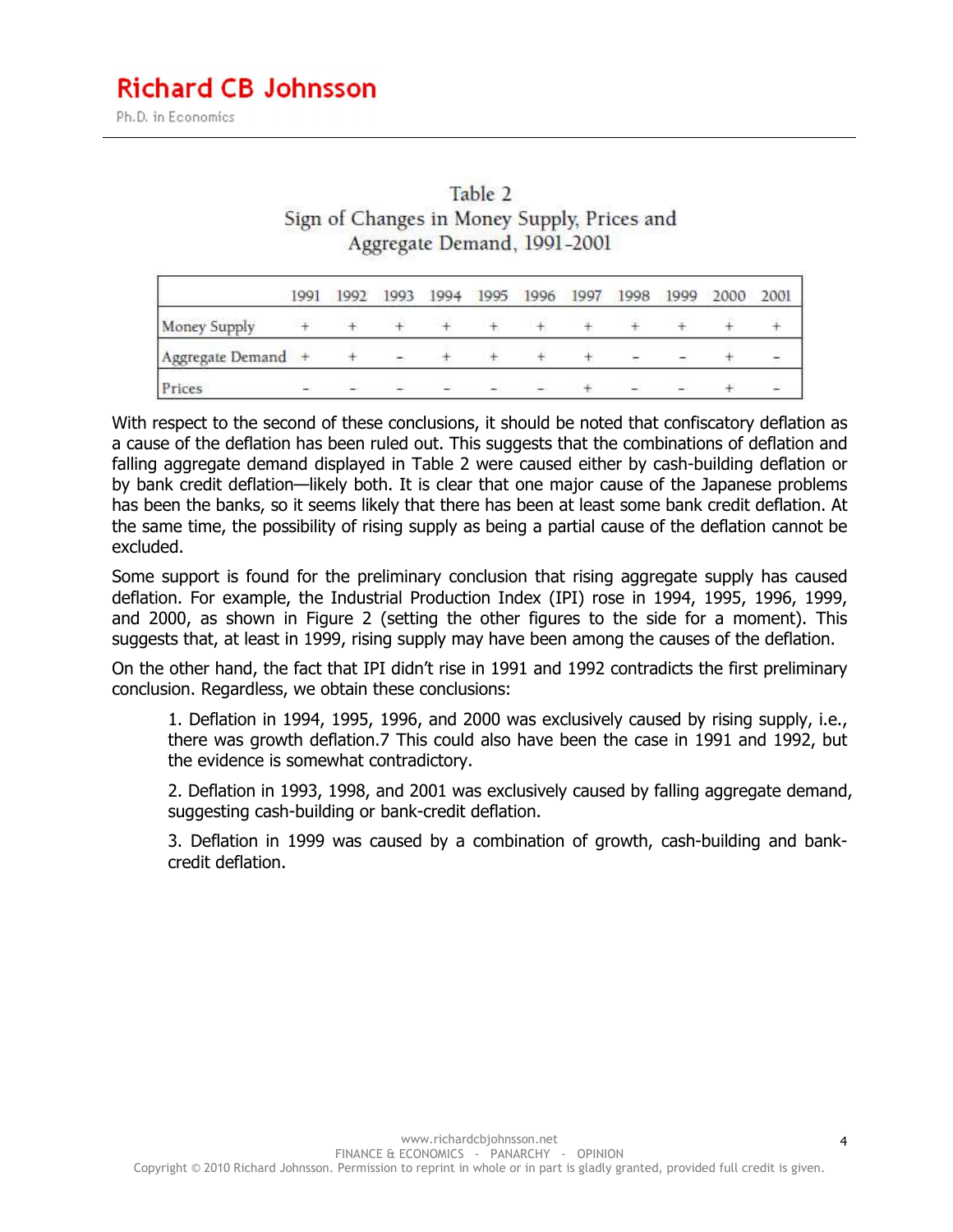Ph.D. in Economics

When considering the relationship of deflation to falling aggregate demand, we find a debate over whether the falling demand could cause some serious economy-wide problems.

Figure 2 Changes in Industrial Production, Tankan Sales and Volume of Operating Profits, Japan 1991-2001, percent



Sources: Economic and Social Research Institute; Bank of Japan; Ministry of Economy, Trade and Industry and own calculations.

First, consider the theoretical argument. On the one hand, Reisman (2003) argues that contraction of the money supply and aggregate spending could cause, in all but the growth deflation case, sales revenue and profits to fall and this in turn creating debt repayment problems. (However, the solution to such problems would still be falling prices.) On the other hand, Bagus (2003, p. 32) argues that there is no inherent reason why costs couldn't fall faster than prices, thus suggesting that Reisman's argument is invalid. However, Bagus bases his point on the idea that costs are equal to wage payments, which is far from true. Basic knowledge about income statements and balance sheets tells us that even in the case in which a business were to cut its wages down to zero, and even if all kinds of spending were to come to a halt, there would still be costs for the business in the form of depreciation against fixed assets and cost of goods sold (if inventories are cleared). Thus, there is an inherent lag between, on the one hand, prices and sales revenue, and, on the other hand, costs. It thus seems that there is some theoretical justification for Reisman's view. What about the empirical evidence?

From Figure 2 we see that sales and profits actually fell in the deflationary years of 1993, 1998, and 2001, when falling aggregate demand was the main cause of the deflation. Since 1994 was a year of growth deflation, the falling prices of 1993 actually appear to have been sufficient to overcome the problems. The same might hold for 1999 when IPI rose 5.1 percent, but the evidence is not conclusive. The year 2002 falls outside of the scope of this study. Thus, while the data provide some empirical support for Reisman's view on the problems related to falling aggregate demand, it is interesting to note that nothing in the data contradicts the idea that falling prices mitigate the problems with falling aggregate demand, sales, profitability, and debt repayment.

#### **Some further comments**

A few interesting remarks before turning to the official Japanese interpretation. First, data that reveals something important: that Japan has not been in a Keynesian/Hicksian "liquidity trap."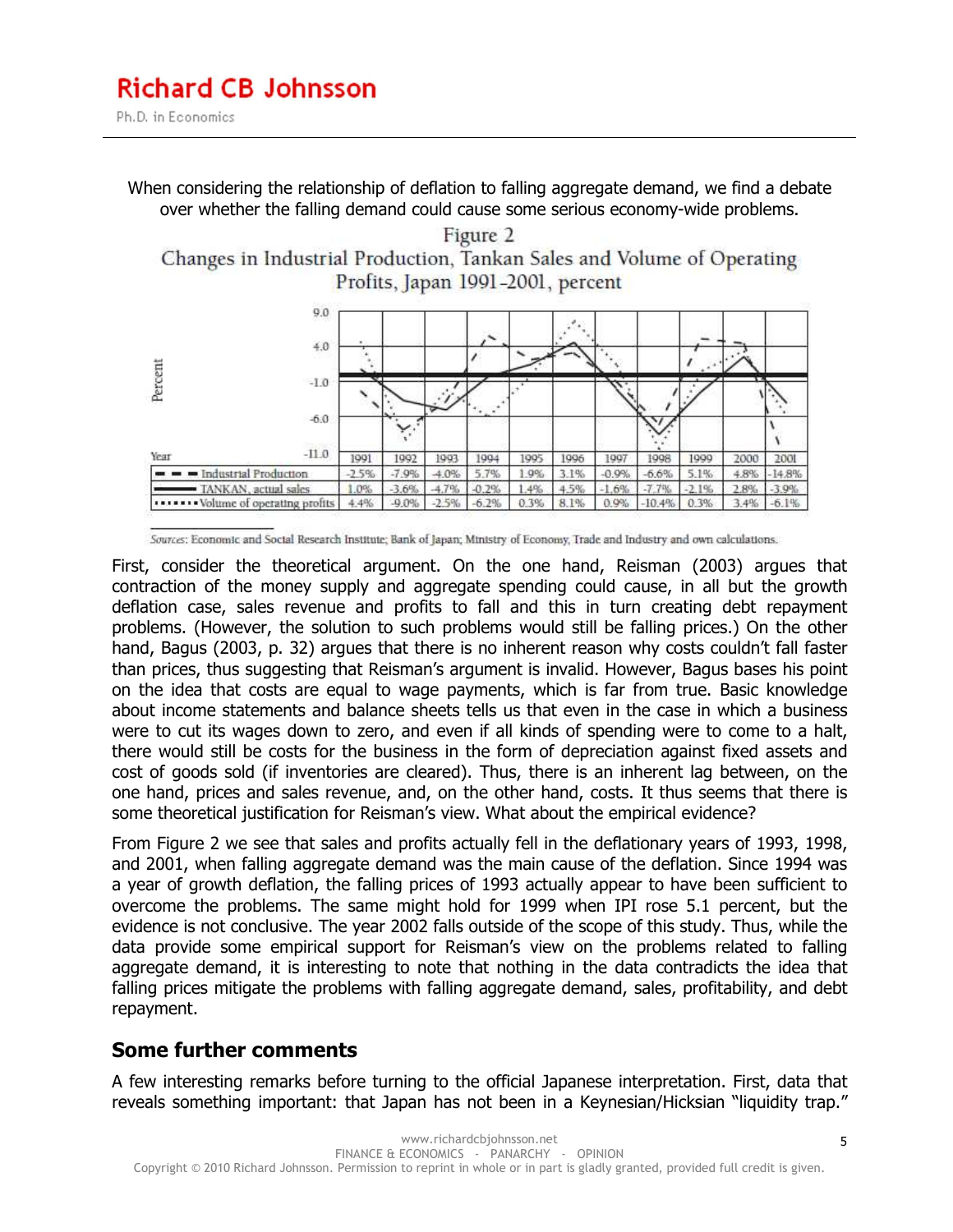Ph.D. in Economics

The MEC and IS curve in the IS-LM analysis—i.e., the foundations of the idea of the liquidity trap—says that the relationship between the rate of profit and net investment is negative. That is, when the rate of profit falls, net investment would rise, and vice versa. But, by plotting the net investment against the rate of profit—both in terms of the actual and the forecasted as well as in the form of the change in the volume of profits—reveals that this has been far from clear. In fact, it is tempting rather to draw the opposite conclusion, as the variables have moved closely together in Japan during the 1991–2001 period. Hence, the idea of the liquidity trap in Japan seems to be refuted.8

| 30.0<br>20.0<br>10.0<br>Percent<br>0.0 |          |                                                                  |                   |          |         |       |         |                | -        | $\overline{\phantom{a}}$<br>$\mathbf{r}$ |                                        |
|----------------------------------------|----------|------------------------------------------------------------------|-------------------|----------|---------|-------|---------|----------------|----------|------------------------------------------|----------------------------------------|
| $-10.0$<br>$-20.0$                     |          | $\mathcal{L}^{\mathcal{A}}$ , $\mathcal{L}^{\mathcal{A}}$<br>معد | $\cdots$<br>$\mu$ | ٠        | £       |       |         | $\cdot$ .<br>۰ | ٠<br>٠   | ۰                                        | u.<br>$\mathcal{L}_{\mathcal{F}}$<br>۰ |
| $-30.0$<br>PERMIT<br>Year              | 1991     | 1992                                                             | 1993              | 1994     | 1995    | 1996  | 1997    | 1998           | 1999     | 2000                                     | 2001                                   |
| Net Investment                         | 4.8%     | $-13.7%$                                                         | $-13.7%$          | $-14.0%$ | $-3.2%$ | 11.0% | $-3.9%$ | $-24.7%$       | $-13.8%$ | $-4.7%$                                  | $-22.2%$                               |
| Rate of profit, actual                 | $-14.4%$ | $-24.6%$                                                         | $-19.8%$          | 12.5%    | 19.1%   | 12.0% | $-7.3%$ | $-16.1%$       | 24.2%    | 18.0%                                    | $-19.6%$                               |
| Rate of profit, forecast<br>---        | $-10.7%$ | $-23.7%$                                                         | $-22.4%$          | 11.9%    | 14.5%   | 8.1%  | $-6.7%$ | $-23.1%$       | 14.3%    | 11.0%                                    | $-25.9%$                               |
| Volume of operating profits<br>        | 4.4%     | $-9.0%$                                                          | $-2.5%$           | $-6.2%$  | 0.3%    | 8.1%  | 0.9%    | $-10.4%$       | 0.3%     | 3.4%                                     | $-6.1%$                                |

Changes in Net Investment, Changes in the Volume of Operating Profits and the Rate of Profit, Both Actual and Forecasted, Japan 1991-2000, percent

Figure 3

Sources: Economic and Social Research Institute (net investment and volume of operating profits) and the Tankan-Short-term Economic Survey of Enterprises in Japan of the Bank of Japan (rate of profit).

Second, credibility should be given to the GDR measure, the use of formula (1), and hence my interpretation thus far. The changes in CPI and PPI can be interpreted by studying the parts of GDR expenditure made for the purpose of consumption and production, respectively. This follows since formula (1) could be applied to any part of the bulk of expenditure as well. Thus, we could compare the changes in the two different kinds of expenditure to the respective price changes (CPI and PPI). The upper part of Figure 4 shows the changes in consumption expenditure (C+G) and in CPI while the lower shows the changes in productive expenditure plus net exports (B+NX) and PPI. Suddenly, the changes in CPI and PPI appear to make some sense. They follow closely the changes in the respective kind of expenditure.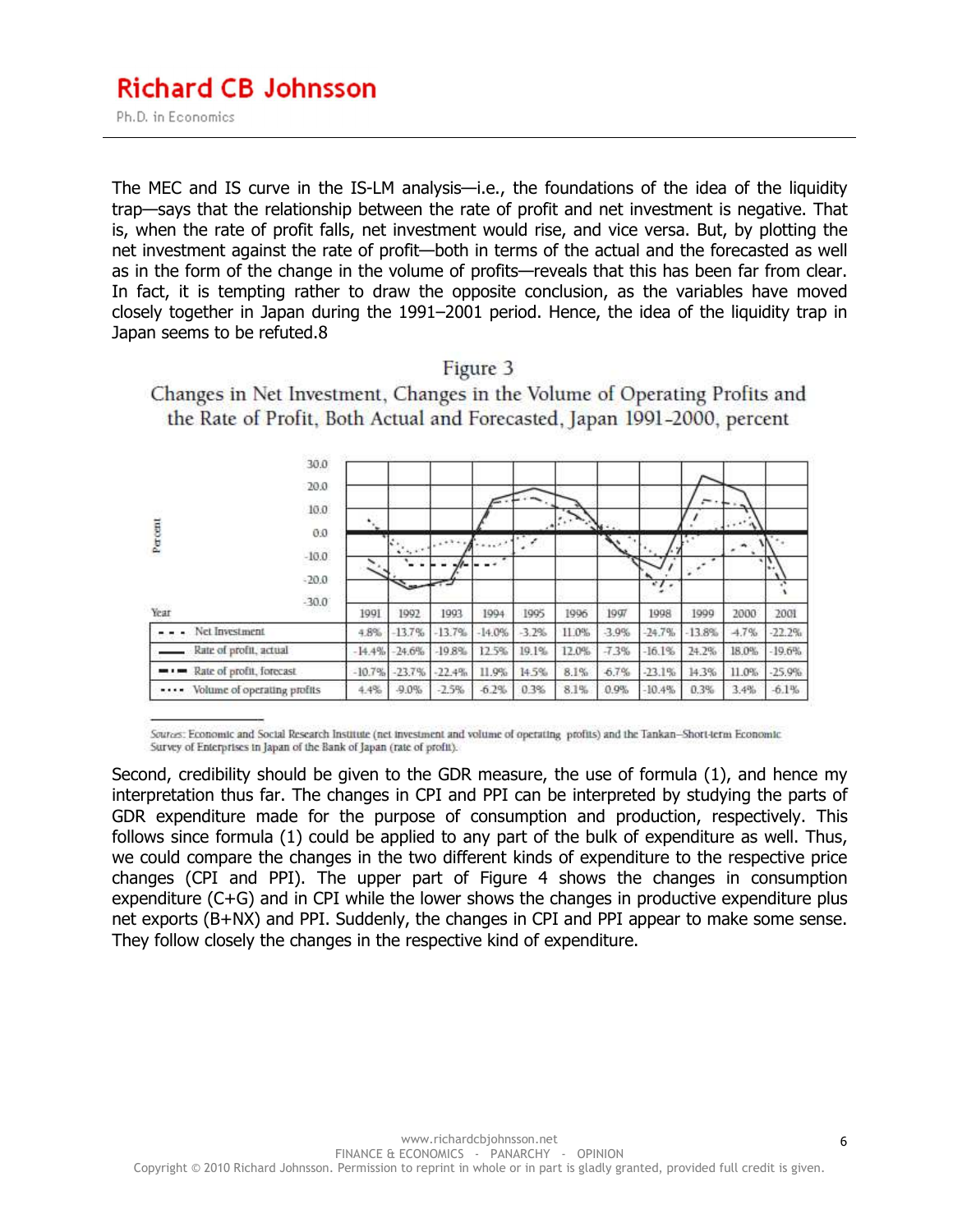





Sources: Economic and Social Research Institute, Bank of Japan, and own calculations.

Third, according to the Austrian School of economics, to get a full understanding of the dynamics of an economy one must study not only expenditures on and prices of consumers' goods, but also the expenditures on and prices of capital goods.9 If for some reason people voluntarily choose to invest more funds in production, rather than consuming them, we might expect capital accumulation and that more will be produced in the future. In the same way as expenditure made for the purpose of consumption tends to make an individual poorer, ceteris paribus, and expenditure for productive purposes tends to make an individual richer, ceteris paribus, this also holds at an economy-wide level. While more overall expenditure on consumers' goods—at the expense of investment—certainly enriches the sellers of these goods, if it is continued, the capacity to produce capital goods is diminished.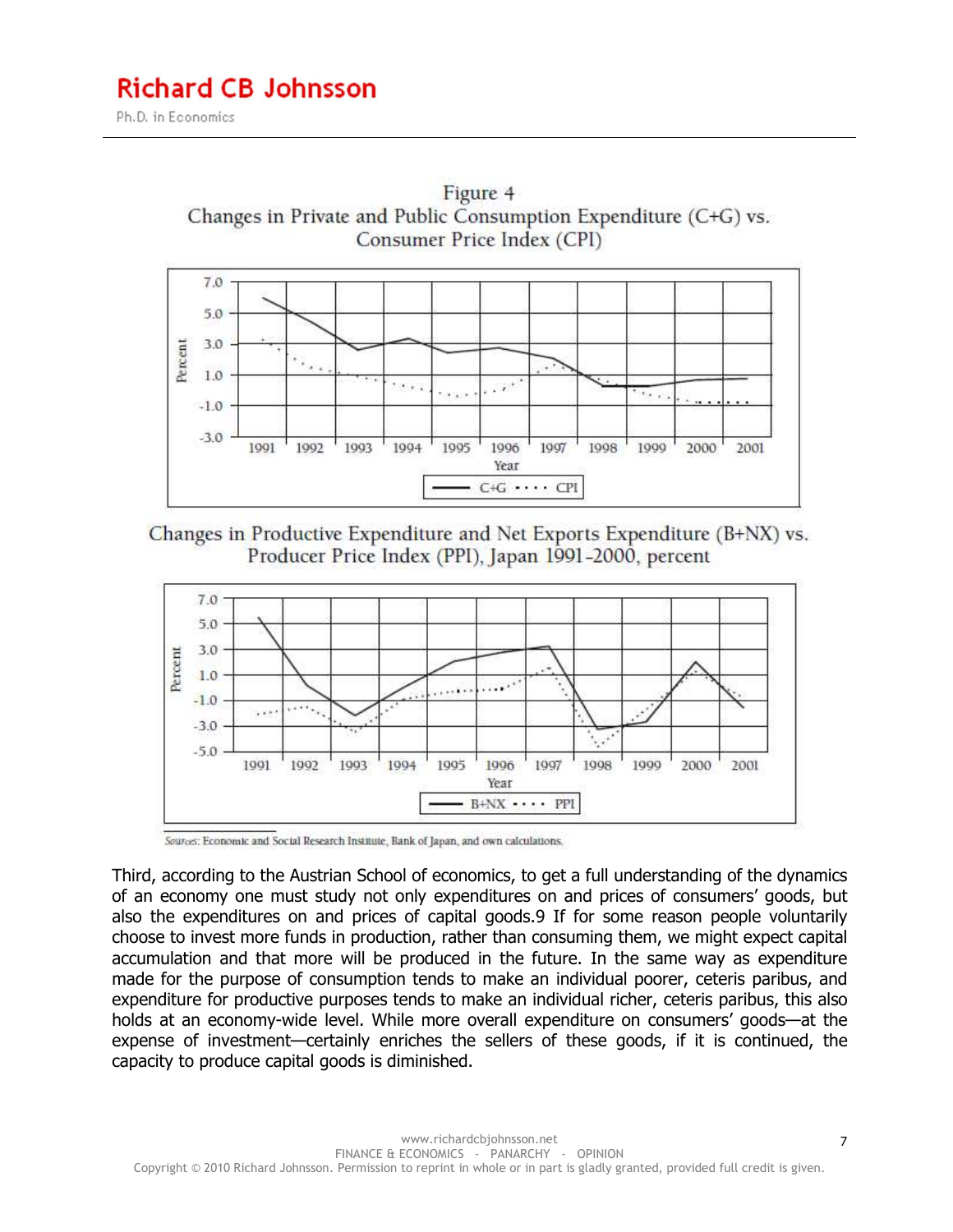#### **Richard CB Johnsson** Ph.D. in Economics

And since the consumers' goods are produced with the aid of such capital goods, the production of consumers' goods will also be diminished. Hence, consumption will after some time have to fall. In line with this kind of reasoning, a clear distinction may be made between consumers' goods and capital goods—between consumption and production or investment.10

One way to illustrate this is to relate the productive expenditure to the expenditure made on consumption. Defining the Relative Expenditure Ratio (RER) as the ratio between the [B+NX] expenditure and the [C+G] expenditure, the change in RER is given by Figure 5. Interestingly, the changes in RER coincide with the changes in the overall level of GDR expenditure, also shown in Figure 5.11 Moreover, the overall shifts in the structure of the (relative) expenditure also coincide with the major changes in industrial production, sales and profits shown in Figure 2. Taken together, this seems to show the importance of studying the structure of production.





This concludes the interpretation of the events from what basically is an Austrian perspective. Regardless of the underlying reasons, the fact that prices did fall during the 1990–2001 period seems to have been something good per se. This brings us to the official Japanese interpretation of the event.

#### **OFFICIAL JAPANESE INTERPRETATION**

The great concern about falling prices and deflation did not start until 1995. The fall in CPI by 0.1 percent of this year was the first recorded decline since the current statistical survey began in 1970.12 It might prove useful to contrast the official view on this topic with the findings in the paper. This may be done by simply studying the monetary and fiscal policy measures taken by the BoJ and other official agents during the 1990–2001 period in response to what they perceived was going on in the country. Before doing that, it is important to note that some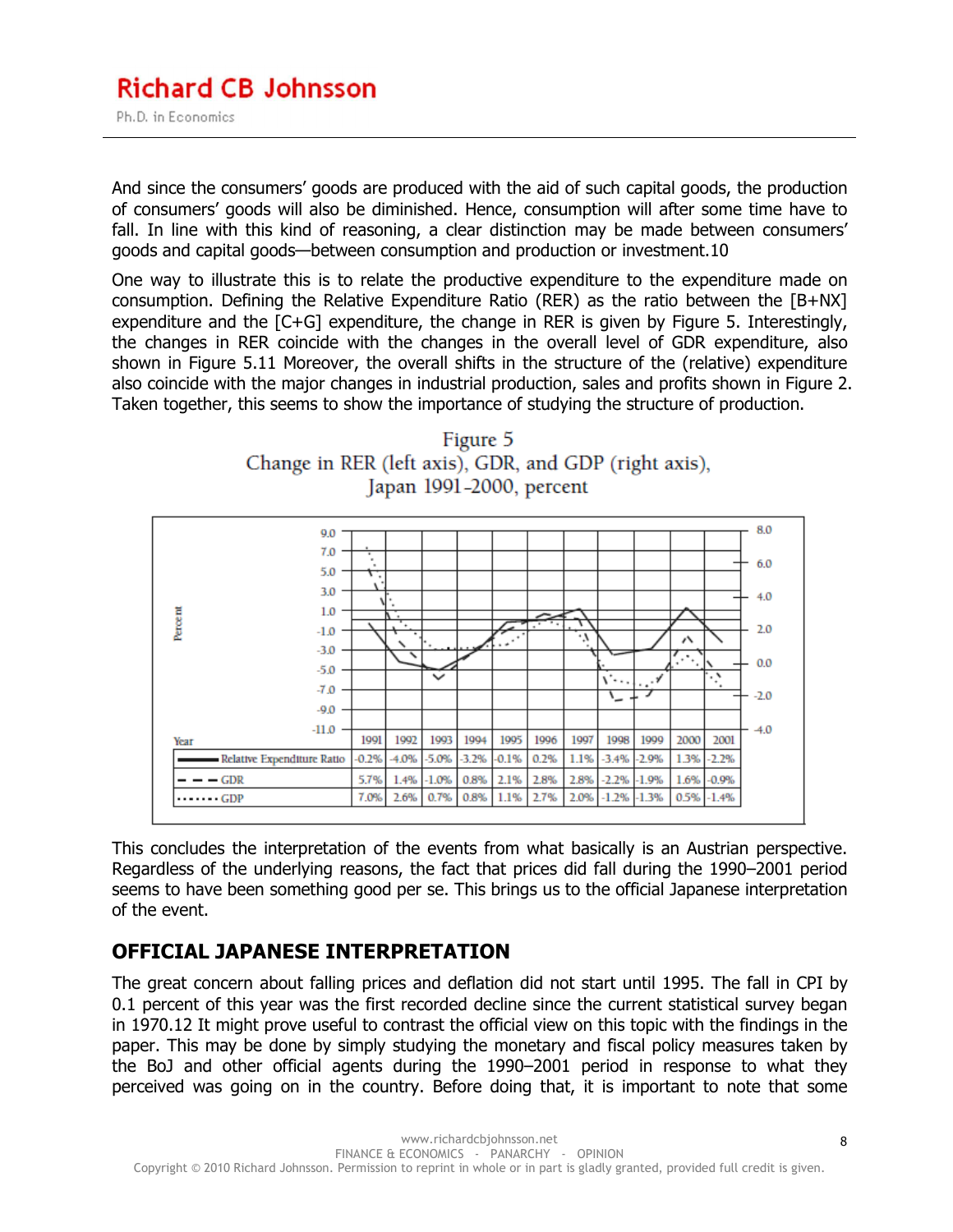mainstream economists claim that prices could fall because of increased productivity, i.e., due to positive "productivity shocks" and consequent "output gaps." Thus, one would at least expect to find some discussions on this possible cause of the falling prices of 1995 in the official records.13

To gain a deeper understanding of what kind of reasoning these economists used to base their actions on (Figure 1 above), the BoJ's Quarterly Economic Outlook for 1995 could be a useful source. In the February issue, it is stated that "prices will be stable," the decline in year-to-year domestic wholesale prices "will become smaller," and that "the rate of increase in consumer prices may virtually stop dwindling" (see Table 1 above). The outlook ended by noting that "in sum, Japan's economy will probably continue to recover." Hence, in February, the BoJ seemed rather optimistic and this view comes from, among other things, the fact that it believed producer prices would stop falling and consumer prices would stop increasing at such a slow rate.

In the May issue, it states that it appeared

domestic wholesale prices have now stopped declining but are likely to go down again. The year-to-year increase in consumer prices will stay about zero as the increase in cheap imports will exert downward pressures on consumer prices, the so-called "price destruction" phenomenon.

The BoJ continued by stating that, "in sum, . . . moderate economic recovery has been under way in Japan. . . . In these circumstances, the Bank of Japan . . . lowered the official discount rate by 0.75 percent points to 1 percent, on April 14." Hence, in May, the BoJ seems to have believed that falling prices were so destructive as to prompt it to cut interest rates.

In the August issue, the BoJ started by noting that "economic recovery has paused in Japan despite expansionary forces that underlie the economy." Furthermore, "prices are expected to continue a weak trend owing to the weak economic recovery" and "the declining trend of domestic wholesale prices is expected to persist while consumer prices are also forecast to decrease somewhat year to year." And, in conclusion, "in these circumstances, the Bank of Japan, [having considered] the influence that an excessive decline in prices may have on the economy," soon again lowered the discount rate down to 0.5 percent in September. "The effects of these monetary policy actions, combined with the easing in March and April 1995, are expected to contribute to the sustainability of economic recovery by stimulating demand," the report ended. Thus, in August, it expressed the idea that price increases signal a strong economy, and vice versa, and that the prospect of deflation needed to be combated by further rate cuts.

In the November issue, the BoJ started by noting that "the pause in Japan's economic recovery continues." It continued by noting that,

in addition, the "Economic Measures Toward Steady Economic Recovery," announced on September 20, 1995 will add a substantial amount of public-sector investment and is expected to contribute significantly to the upturn of the economy in early 1996. Housing investment is also expected to recover in the fourth quarter of 1995 against the background of low interest rates.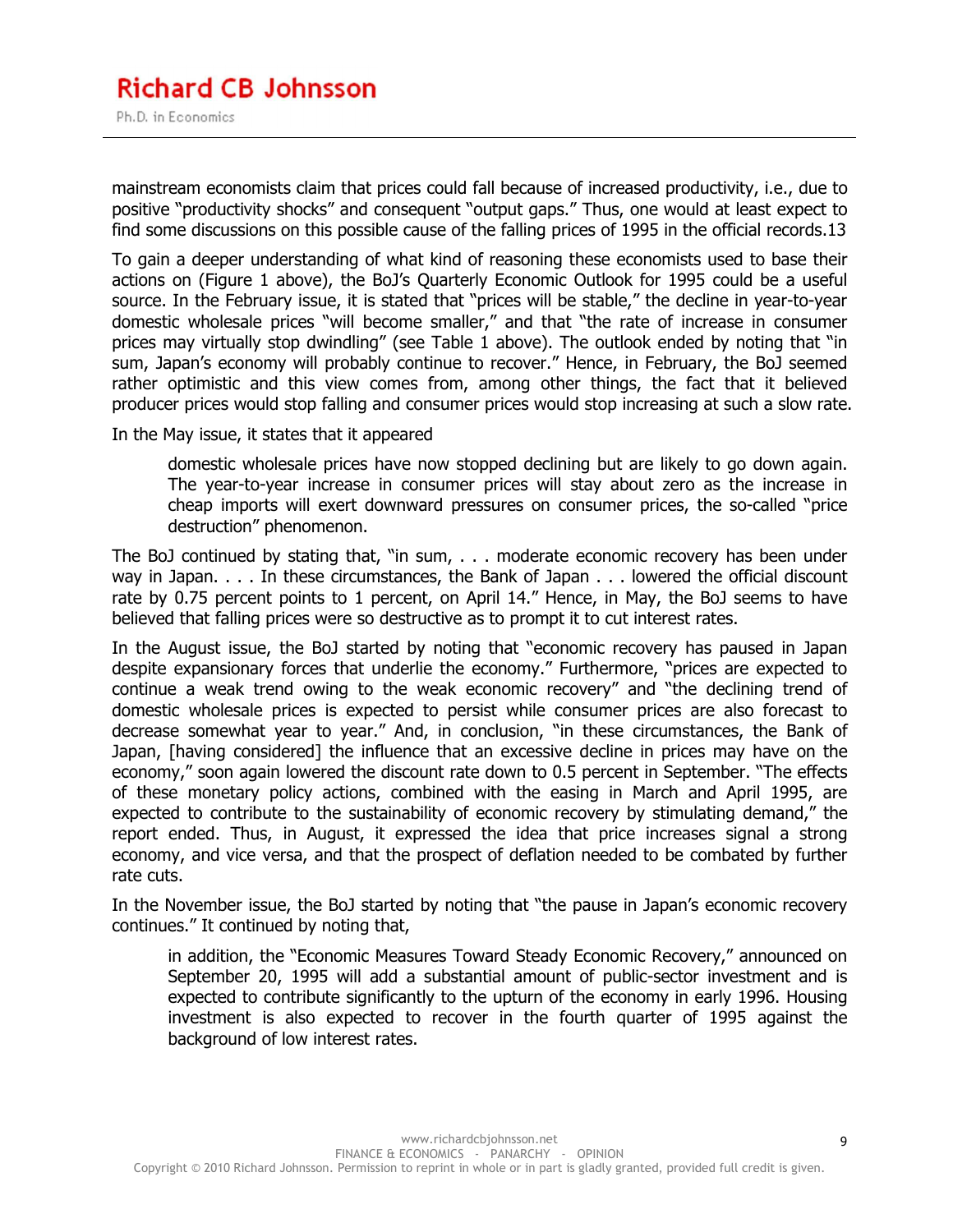#### **Richard CB Johnsson** Ph.D. in Economics

It also declared that "prices are expected to remain unchanged or decline marginally." In November, once again it believed that prices were failing to rise because the economy had paused, and was in desperate need of some Keynesian-style stimulation.

Hence, from the 1995 Quarterly Economic Outlook we conclude that the BoJ clearly expressed a fear of falling prices. Moreover, we conclude that it truly believed that typical Keynesian measures like increasing public consumptive expenditure (although it might be called investment), lowering interest rates, and creating more money to increase private housing consumption (although they might call this also investment) would be enough to turn the economy around.14 They clearly relied on the GDP measure, and its focus on consumption expenditure, as an indicator of whether the economy was doing well or not. Finally, the BoJ did not take falling prices and a stable or increasing nominal GDP, i.e., a rising real GDP, as a good sign; the fear of falling prices seems to have hidden this fact. There was no discussion about any possibility of "productivity shocks," even though it was a fact that the BoJ's own Tankan index was rising, as were industrial production and profits. Thus, it appears the BoJ even ignored some of the mainstream ideas on productivity induced fall in prices. It appears to have believed simply that rising prices were good, falling prices bad.

In sum, it appears that it was the possibility of a fall in consumer prices per se that caused these concerns, because the size of the fall itself was close to zero (0.1 percent). This has deftly been named apoplithorismosphobia, or deflation-phobia, by Thornton (2003).15

This interpretation of the situation stands in sharp contrast to the interpretation outlined above. (We grant the fact that the BoJ did not have the possibility of hindsight as we did.)

#### **CONCLUDING REMARKS**

What consequences might one expect from the official measures taken, based on the official interpretation? If deflation really were benign for the economy at large (except for confiscatory deflation), then we might expect that any measures taken to prevent prices from falling would be less than benign. Most of the official measures taken have been aimed at keeping up the growth in money supply, in aggregate demand, and the level of price inflation.

The result? It appears the official measures have been quite successful in their mistaken attempt to improve the economic situation. Indeed, more money has been spent and things have generally become more expensive. But if there were one thing most economists would agree on it would probably be that Japan's economic malaise is not over. There seems to be an important lesson for the future: Preventing a free-market adjustment to changing circumstances, including deflation, can prevent or prolong a recovery. Similar policy measures are most likely to fail in the future as well, despite the advice of some famous mainstream economists.16

As Mises showed so long ago, government intervention in the economy tends to cause unintended problems, problems that later are used as excuses for further interventions. However caring and intelligent the individuals within the official bureaucracy, the ideas they base their decisions on appears not to measure up to any reasonable standards. Unfortunately, until a change of ideas occurs, the economic malaise of Japan is likely to continue.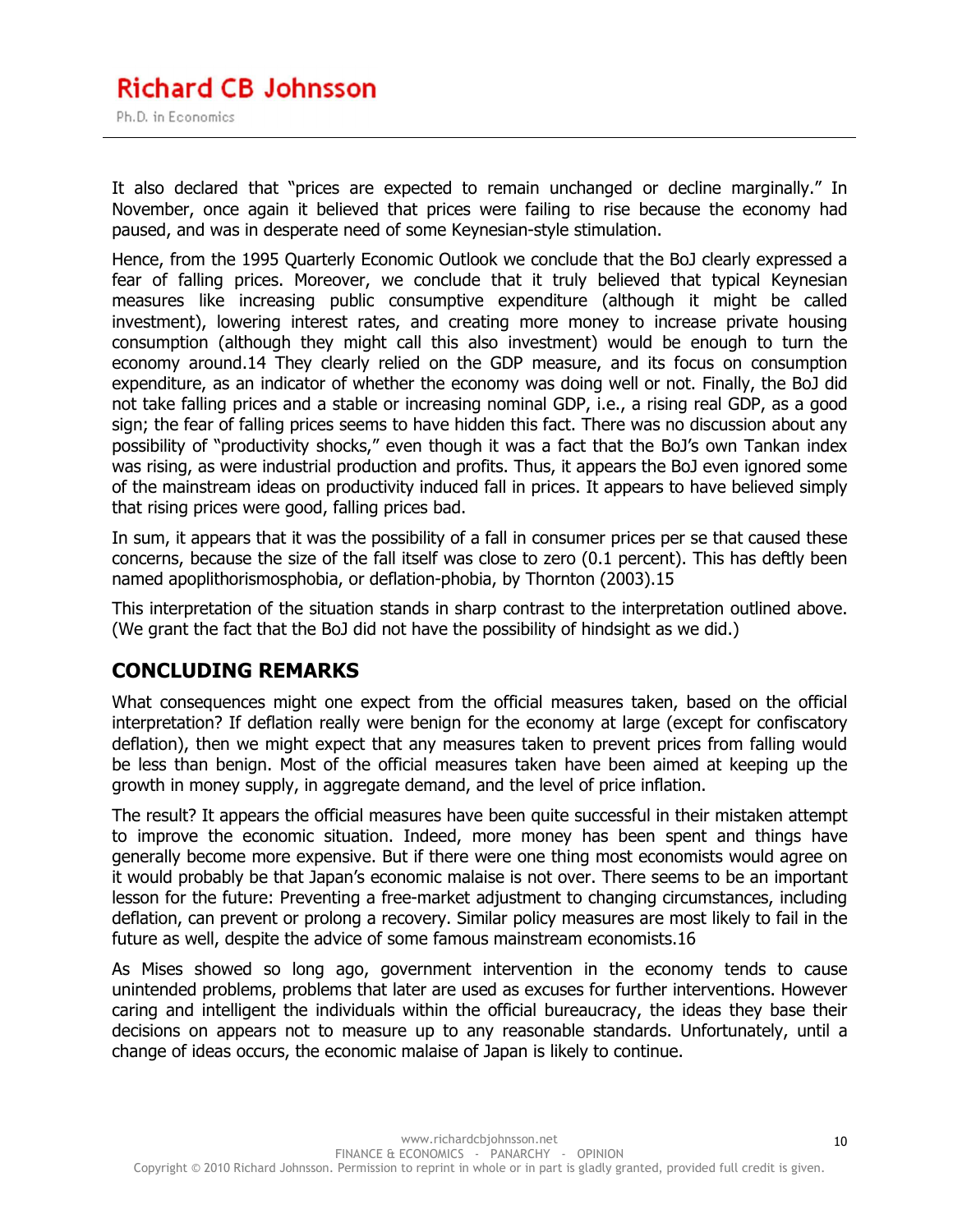#### **APPENDIX**

For those familiar with the system of national accounting, it is known that to obtain the Gross Domestic Product (GDP) from the Net Domestic Product (NDP), the depreciation of fixed assets is added. If NDP is given by:

profits + wages =  $NDP = C + I + G + Nx$  (A1)

where C is private consumption, I net investments, G public consumption and NX net exports (i.e., exports-imports), GDP is given by:

profits + wages + depr. of fixed assets =  $GDP = C + I + G + Nx +$  depr. Of fixed assets (A2)

On the other hand, GDR is obtained by adding business costs in accordance to the income statements of the period at hand. This means that, since profits  $+$  business costs = sales revenue, the counterpart of the left hand side of A2 becomes sales revenue + wages. This seems intuitively very appealing as a measure of gross income during a period, and certainly more intuitively appealing than the profits  $+$  wages  $+$  depr. of fixed assets of the GDP measure.17 Thus, GDR is given by:

sales revenue +  $w = GDR = C + B + G + Nx$  (A3)

where B is the productive expenditure, corresponding to (i) gross investment in fixed assets, (ii) gross investment in inventories and work-in-progress, and (iii) current productive expenditure.18

The Economic and Social Research Institute (ESRI), Cabinet Office, Government of Japan, publishes sufficient data for the computation of GDR. The result is shown in Table A1.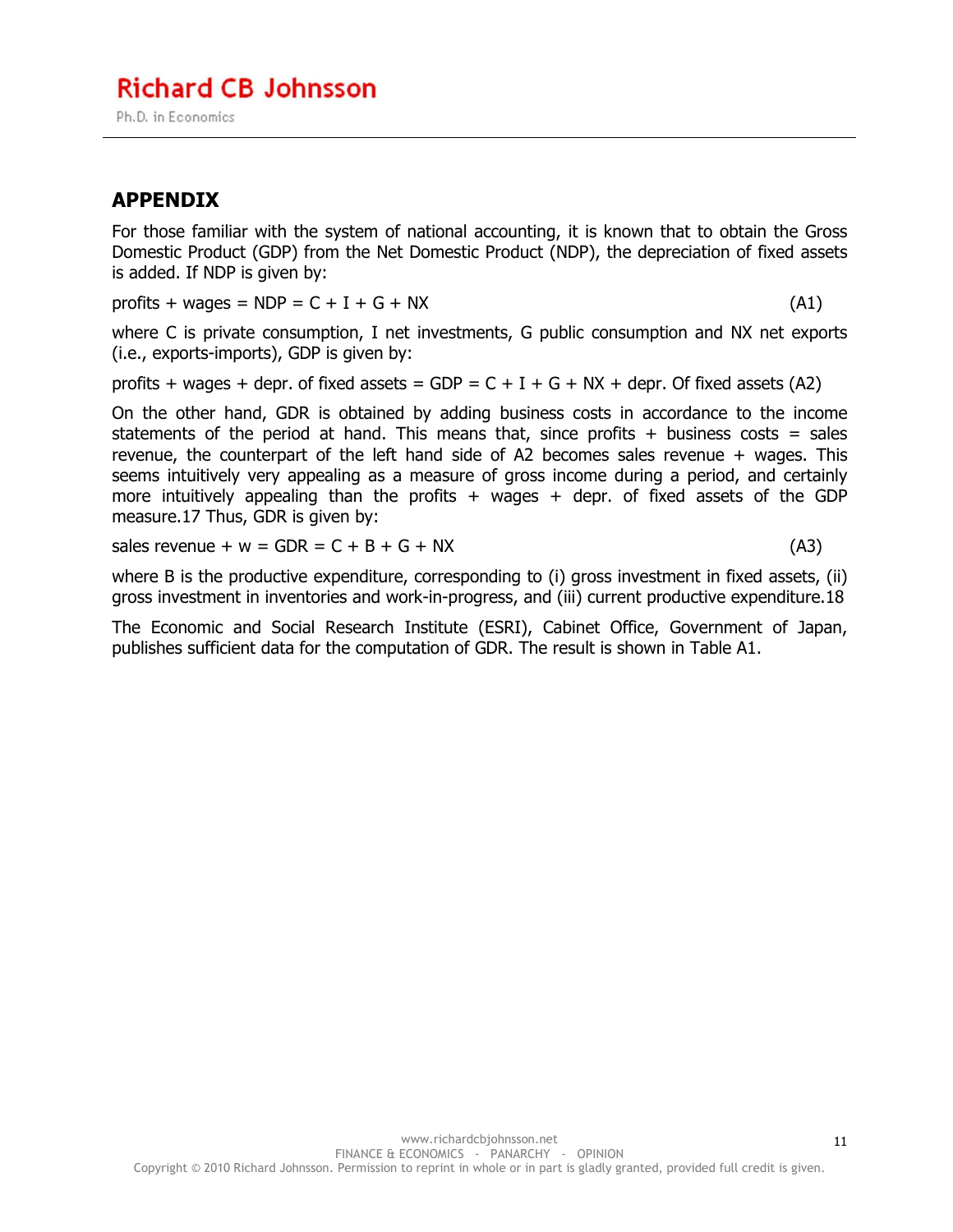## **Richard CB Johnsson**

Ph.D. in Economics

| Year | NDP     | <b>GDP</b> | GDR<br>$(1)+(2)$<br>$(3)+(4)$ | (1)<br>Private<br>Consumption | (2)<br>Public<br>Consumption | (3)<br>Productive<br>Expenditure | (4)<br>Net<br>Exports |
|------|---------|------------|-------------------------------|-------------------------------|------------------------------|----------------------------------|-----------------------|
| 1990 | 370,277 | 439, 482   | 1,164,581                     | 234,280                       | 58,870                       | 825,567                          | 45,863                |
| 1991 | 394,204 | 470,160    | 1,230,394                     | 247,568                       | 62,603                       | 873,556                          | 46,668                |
| 1992 | 400,632 | 482,369    | 1,247,172                     | 258,035                       | 66,163                       | 875,687                          | 47,288                |
| 1993 | 401,101 | 485.704    | 1,234,720                     | 264,156                       | 69,183                       | 857,272                          | 44,109                |
| 1994 | 402,904 | 489,580    | 1,244,832                     | 272,636                       | 71.389                       | 856,538                          | 44,270                |
| 1995 | 405,950 | 494,900    | 1,270,744                     | 276,836                       | 74,729                       | 873,950                          | 45,230                |
| 1996 | 416,112 | 508,163    | 1,306,617                     | 283,382                       | 77,557                       | 896,117                          | 49,561                |
| 1997 | 424,313 | 518,547    | 1,343,115                     | 288,808                       | 79,163                       | 919,069                          | 56.074                |
| 1998 | 416,429 | 512,578    | 1,313,366                     | 288,103                       | 80,795                       | 889,417                          | 55.051                |
| 1999 | 410,211 | 505,892    | 1.287.845                     | 286,583                       | 82.895                       | 867,224                          | 51,144                |
| 2000 | 410,423 | 508,264    | 1,307,874                     | 285,808                       | 85,997                       | 880,814                          | 55,256                |
| 2001 | 401.878 | 500,972    | 1,296,380                     | 286,240                       | 88,098                       | 869,475                          | 52,567                |

#### Table A1 Japanese NDP, GDP and GDR, 1990-2001, Billion Yen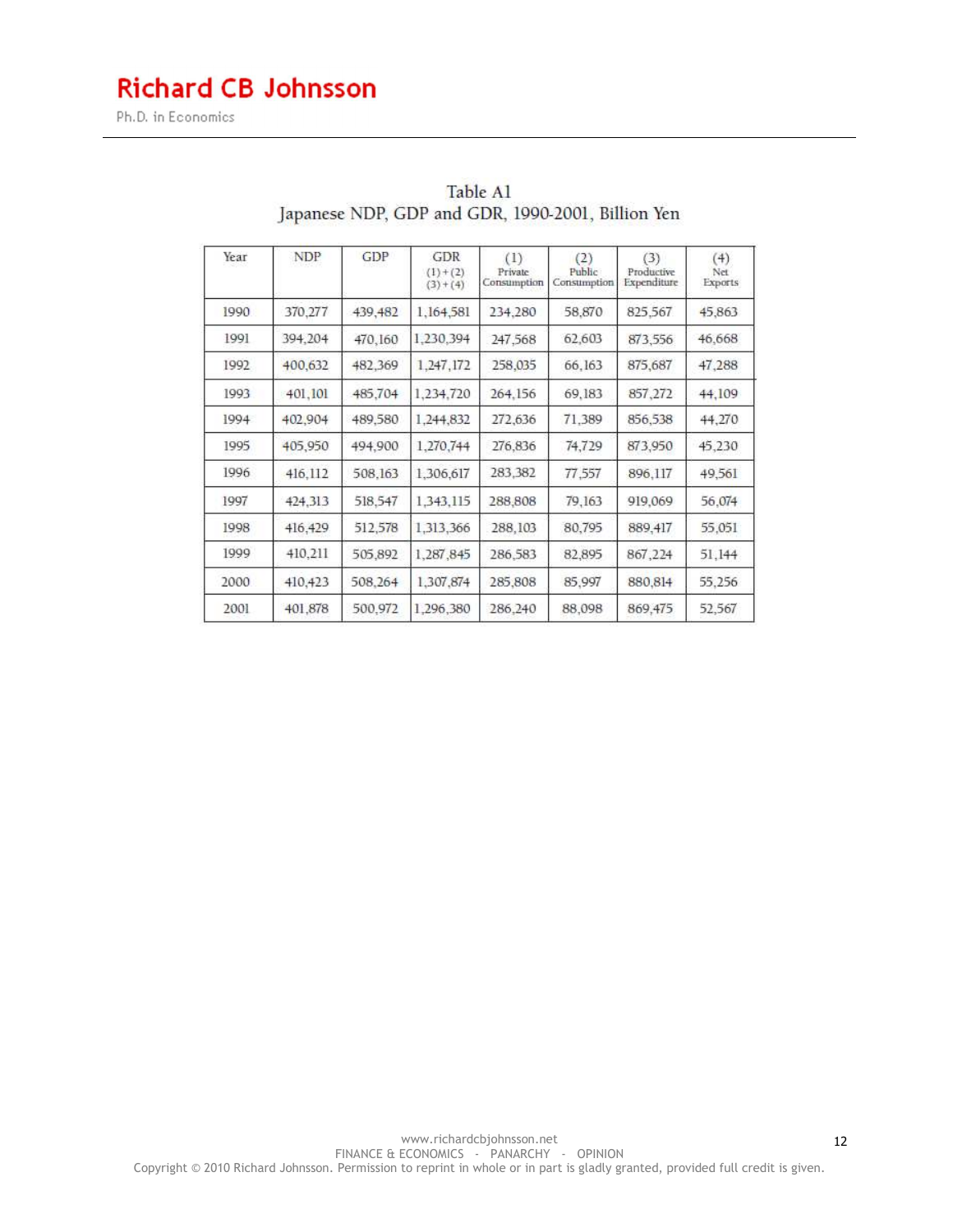#### **Richard CB Johnsson**

Ph.D. in Economics

#### **References**

- Bagus, Philipp. 2003. "Deflation-When Austrians become Interventionists." Quarterly Journal of Austrian Economics 6 (4): 19-36.
- Bank of Japan. 2000. "Price Developments in Japan: A Review Focusing on the 1990s. Research and Statistics Department (October 6). Available at http://www.boj.or.jp/ en/ronbun/00/ron0010a.htm.
- Bonner, W. 2003. Financial Reckoning Day: Surviving the Soft Depression of the 21st Century. Hoboken, N.J.: John Wiley and Sons.
- Federal Reserve. 2002a. "Deflation: Making Sure 'It' Doesn't Happen Here." Remarks by Governor of The Federal Reserve Board, Ben S. Bernanke before the National Economists Club. Washington, D.C. (November 21, 2002). Available at http://www.federalreserve.gov/boarddocs/speeches/2002/20021121/default.htm.
- 2002b. "Deflation." 2002 Annual Report. Available at http://www.clevelandfed.org/ Annual02/Essay.pdf.
- Garrison, Roger. 2001. Time and Money: The Macroeconomics of Capital Structure. New York: Routledge.
- Herbener, Jeffrey. 1999. "The Rise and Fall of the Japanese Miracle." Mises Institute Daily Article (September 20), available at http://www.mises.org/fullarticle.asprecord=298& month=12.
- Johnsson, Richard C.B. 2003. "The Liquidity Trap Myth." Mises Institute Daily Article (May 19), available at http://www.mises.org/fullstory.asp?control=1226.
- Krugman, Paul. 2003. "No Relief in Sight." New York Times (February 28). http://www. nytimes.com/2003/02/28/opinion/28KRUG.html.
- -- 2001. "After The Horror." New York Times (September 14).
- -. 1998a. "Why Aren't We All Keynesians Yet?" (September 3). Available at http://www.pk archive.org/theory/keynes.html.
- -, 1998b. "Japan's Trap" (May). Available at http://web.mit.edu/krugman/www/ japtrap.html.
- Lo, C. 2003. "Great China's Deflation Boom and Doom." Finance Asia (January 29). Available at http://www.financeasia.com/index.cfm.
- Mill, J.S. [1848] 1909. Principles of Political Economy. Ashley edition. Reprint. London; New York: Longmans, Green. Reprinted by Augustus M. Kelley, 1987.
- Mises, Ludwig von. [1912] 1980. The Theory of Money and Credit. Indianapolis, Ind.: Liberty Classics.
- -. 1936. "The Austrian Theory of the Trade Cycle." Available at http://www.mises.org/ tradcycl/austcycl.asp.
- Powell, Benjamin. 2002. "Explaining Japan's Recession." Quarterly Journal of Austrian Economics 5 (2): 35-50.
- Reisman, George. 1996. Capitalism: A Treatise on Economics. Ottawa, Ill.: Jameson Books.
- -... 2003. "The Anatomy of Deflation." Mises Institute Daily Article (August 22). Available at http://www.mises.org/fullarticle.asp?control=1298&month=59&title=The+ Anatomy+of+Deflation&id=60.
- Rothbard, Murray N. 1962. Man, Economy, and State. Princeton, N.J.: D. Van Nostrand.
- Salerno, Joseph T. 2003. "An Austrian Taxonomy of Deflation-With Applications to the U.S." Quarterly Journal of Austrian Economics 6 (4): 81-110.
- Strigl, Richard von. [1934] 2001. Capital and Production. Hans-Hermann and Margaret Hoppe, trans. Auburn, Ala.: Ludwig von Mises Institute.
- Thornton, Mark. 2003. "Apoplithorismosphobia." Quarterly Journal of Austrian Economics 6 (4): 5-18.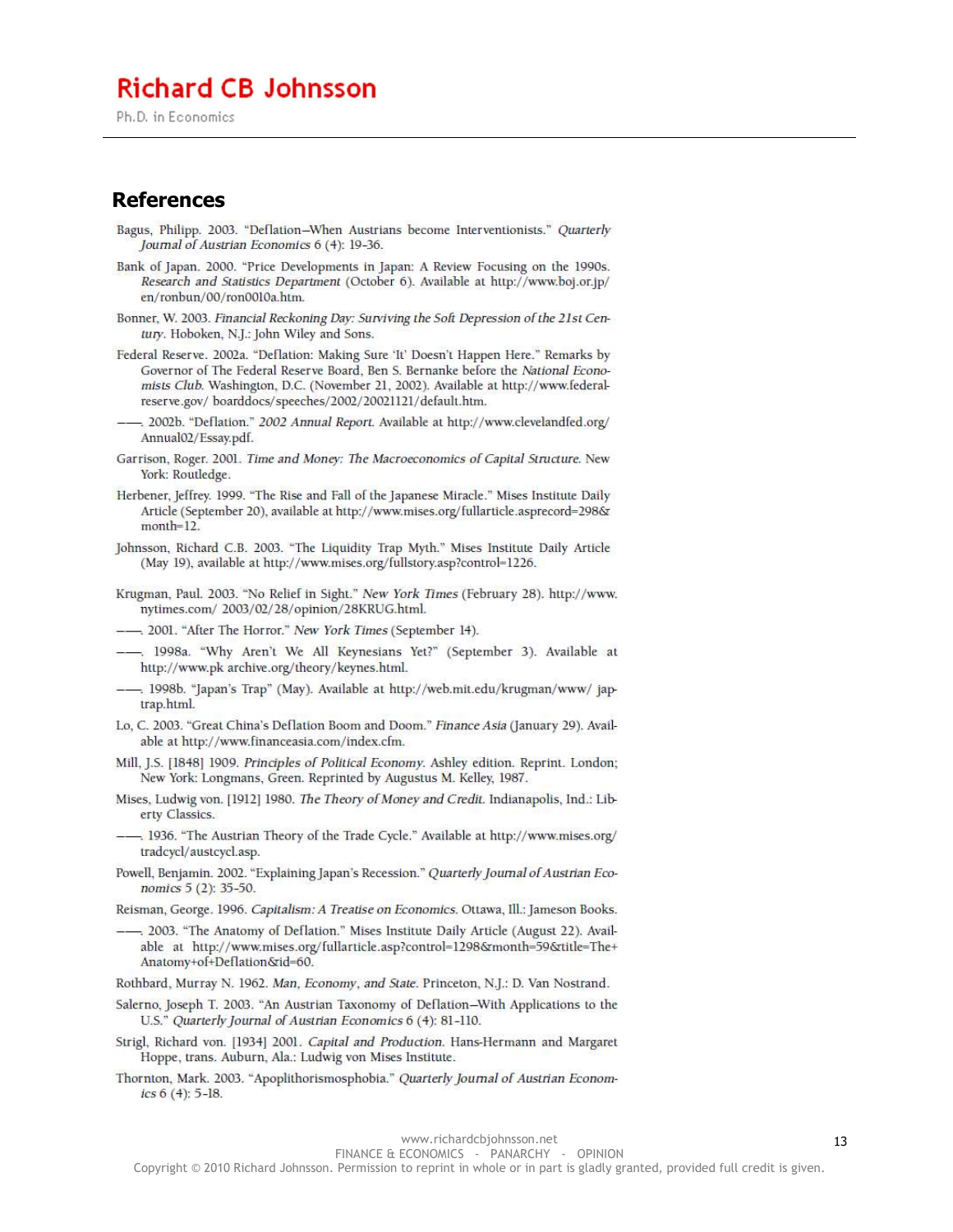### **Richard CB Johnsson**

Ph.D. in Economics

#### **Endnotes**

1See Salerno (2003) for more on this. See also Rothbard (1962, pp. 672–75) and the Quarterly Journal of Austrian Economics' (Winter 2003) special edition on deflation. See also Reisman (2003) for a slightly differing view, a view that will find some support in the evidence presented below.

2This formula was used already by the classical economists. See for example J.S. Mill (1848, Book III, Chap. II, §3).

3Although the main determinant of aggregate demand is the money supply, it is fully conceivable that in the short run, these magnitudes might move in opposite directions. It is of course also perfectly conceivable that changes in aggregate demand and aggregate supply could have a mutually offsetting influence on prices, as well as one of the two dominate in any particular instance. For example, it is conceivable that if for some reason the aggregate demand were to decrease by 6, 8 or 10 percent, and at the same time the aggregate supply were to decrease by 2 percent, the price level fall by 4.1, 6.1, and 8.2 percent. We will see examples of both of these kinds of change below.

 $4$ This means that [gross investment in fixed assets = net investment + depreciation of fixed assets] and that [gross investment in inventories and work in progress  $=$  net investment  $+$  cost of goods sold].

5See Appendix for more about GDR and its relation to GDP. The GDR measure is approximately 2.5 times larger than GDP. During the period at hand, GDR was more volatile than GDP. The changes were of the same sign and of a similar order, except in 1993 when GDP increased by 0.7 percent while GDR fell by 1.0 percent.

6PPI as represented by the Overall Wholesale Price Index (OWPI). The OWPI is the weighted average of the Domestic Wholesale Price Index (DWPI), the Export Price Index (EPI), and the Import Price Index (IPI). The OWPI focuses on the prices of goods traded among corporations.

7Perhaps the most notable case of falling prices due to increasing production and supply would today be Mainland China. See for example Federal Reserve (2002b) and Lo (2003).

8This helps explain why Krugman (1998b), for example, has such a problem in applying the liquidity trap to Japan. For example, he changes investment on the horizontal axis to consumption, i.e., the exact opposite. For more on the flawed idea underlying the liquidity trap theory, see Johnsson (2003).

9This is often referred to as the structure of production. See, for example von Strigl (1934, p. 27), Rothbard (1962, Chap. 5), or Garrison (2001, Chap. 3). See also Reisman (1996, pp. 820–24 and 852–24).

10An important distinction may also be made between different stages of production. The analysis offered by the Austrian business cycle theory (ABCT) also is highly relevant for assessing the causes of the occurrence of the economic problems in Japan in the first place. Following Mises (1912), the ABCT shows how officially and newly created money and credit inflation without real backing creates a boom—a boom that necessarily must end in a bust as the money is wiped out. See Mises (1936) for a short version. I would also like to mention the analysis of Japan put forward by Bonner (2003), particularly the demographics.

11There is no circular reasoning here, since there is nothing that logically says that the relation between the parts of the whole has to have anything to do with the change in size of the whole itself. I've included figures on GDP just to show how the changes in RER seem to predict changes in GDP as well. Since RER is based on GDR, this could be seen as yet another argument in favor of the use of GDR over GDP.

#### 12See BoJ (2000).

13However, this view should not be mixed with the idea of growth deflation (increasing aggregate supply) discussed above since increased productivity need not materialize into new goods and services. Historically, some of this increasing productivity has made it possible to afford more spare time.

14See for example Herbener (1999) or Powell (2002) for more on the Keynesian and Monetarist interpretation of the Japanese economy.

15Another example of this would be Federal Reserve (2002a).

16According to Reuters on April 14, 2003, Nobel Laureate and former World Bank chief economist Joseph Stiglitz the same day said "the Japanese government could stimulate domestic demand by printing money, in a form similar to